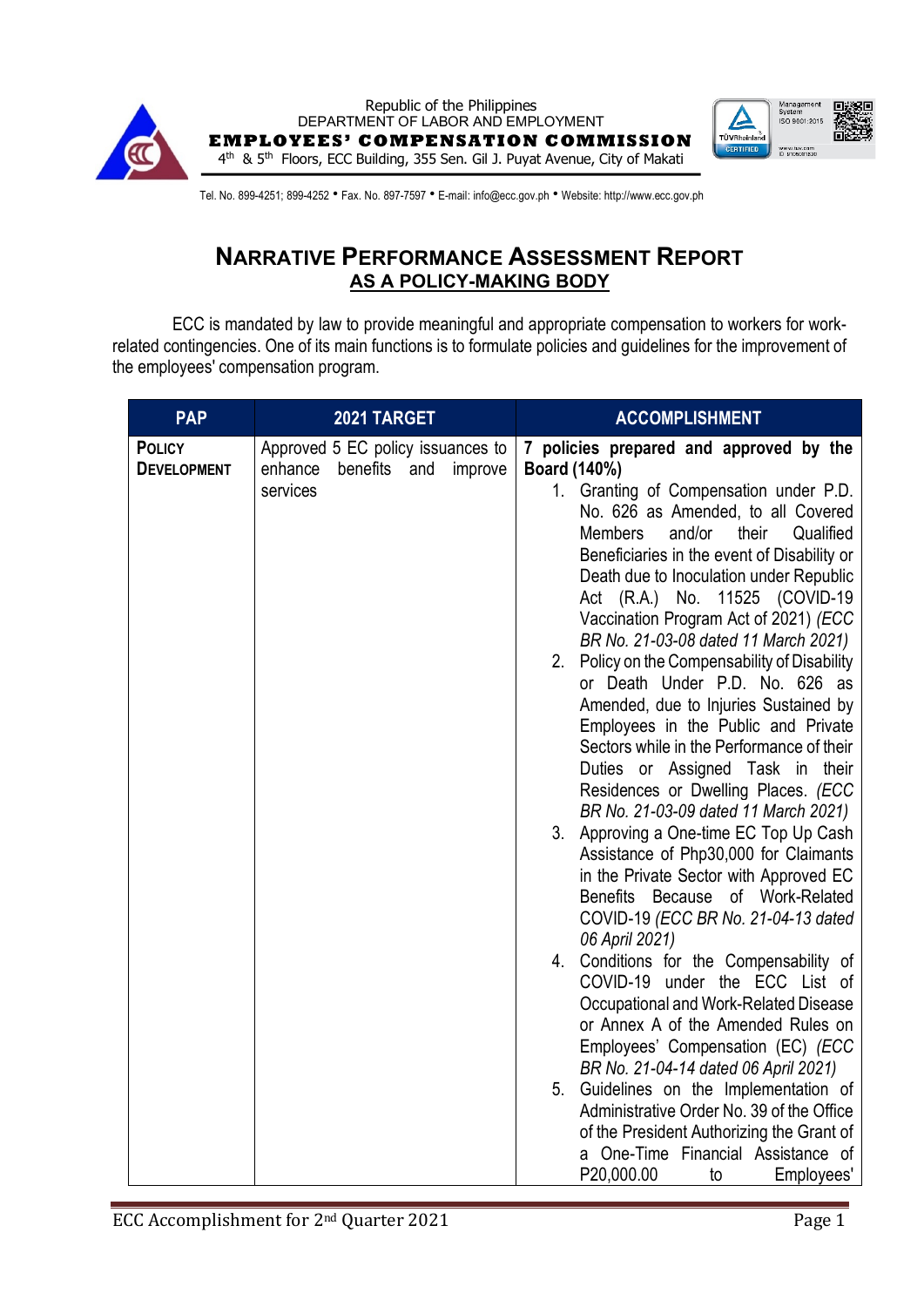| <b>PAP</b> | 2021 TARGET | <b>ACCOMPLISHMENT</b>                                                                                                                                                                                                                                                                                                                                                                                                                                                                                                                                                                                                                                                                                                                                                                                                                                                                                                                                                                                                                                        |
|------------|-------------|--------------------------------------------------------------------------------------------------------------------------------------------------------------------------------------------------------------------------------------------------------------------------------------------------------------------------------------------------------------------------------------------------------------------------------------------------------------------------------------------------------------------------------------------------------------------------------------------------------------------------------------------------------------------------------------------------------------------------------------------------------------------------------------------------------------------------------------------------------------------------------------------------------------------------------------------------------------------------------------------------------------------------------------------------------------|
|            |             | Compensation Pensioners in the Public<br>Sector (ECC BR No. 21-04-15 dated 28<br>April 2021)<br>6. Further Easing the Prescriptive Period in<br>the Filing of EC Claims Under P.D. No.<br>626, As Amended, in All Provinces,<br>Highly-Urbanized<br><b>Cities</b><br>and<br>Independent Component Cities During<br>the Entire Duration of State of Public<br>Health Emergency Due to Covid19<br>Pandemic Amending for This Purpose<br>20-07-12<br>("Prescribing<br>No.<br>B.R.<br>Guidelines On The Interruption Of The<br>Prescriptive Period For The Filing Of<br>Employees' Compensation [EC] Claims<br>During Pandemic, Epidemic Or Public<br>Health Emergency And Other Fortuitous<br>Events") (ECC BR No. 21-05-17 dated<br>20 May 2021)<br>Guidelines on the Implementation of<br>7.<br>Administrative Order No. 39 of the Office<br>of the President Authorizing the Grant of<br>a One-Time Financial Assistance of<br>P20,000.00<br>to<br>Employees'<br>Compensation Pensioners in the Private<br>Sector (ECC BR No. 21-05-19 dated 21<br>May 2021) |

## **AS AN APPELATE BODY**

ECC reviews and decides all appealed EC claims elevated to the Commission after denial by the Systems. A system of monitoring/tracking every action taken on the case has been installed to ensure prompt disposition of appealed EC claims.

| <b>PAP</b>                                                                    | 2021 TARGET                                                                                  | <b>ACCOMPLISHMENT</b>                                                                                                           |
|-------------------------------------------------------------------------------|----------------------------------------------------------------------------------------------|---------------------------------------------------------------------------------------------------------------------------------|
| <b>SPEEDY</b><br><b>DISPOSITION OF</b><br><b>EC APPEALED</b><br><b>CLAIMS</b> | 100% disposition rate by EO 2020<br>for EC appealed cases received as<br>of 20 November 2021 | 81% disposition rate<br>- 57 cases disposed<br>- 70 cases handled<br>82% disposition rate<br>- 47 cases disposed within the PCT |

## **ON INFORMATION DISSEMINATION**

This program is designed to increase public awareness on the Employees Compensation Program (ECP) and to ensure at all times that workers are informed of their rights, benefits and privileges under the ECP. This involves the conduct of seminars/lectures on the ECP and OSH in different venues. Target